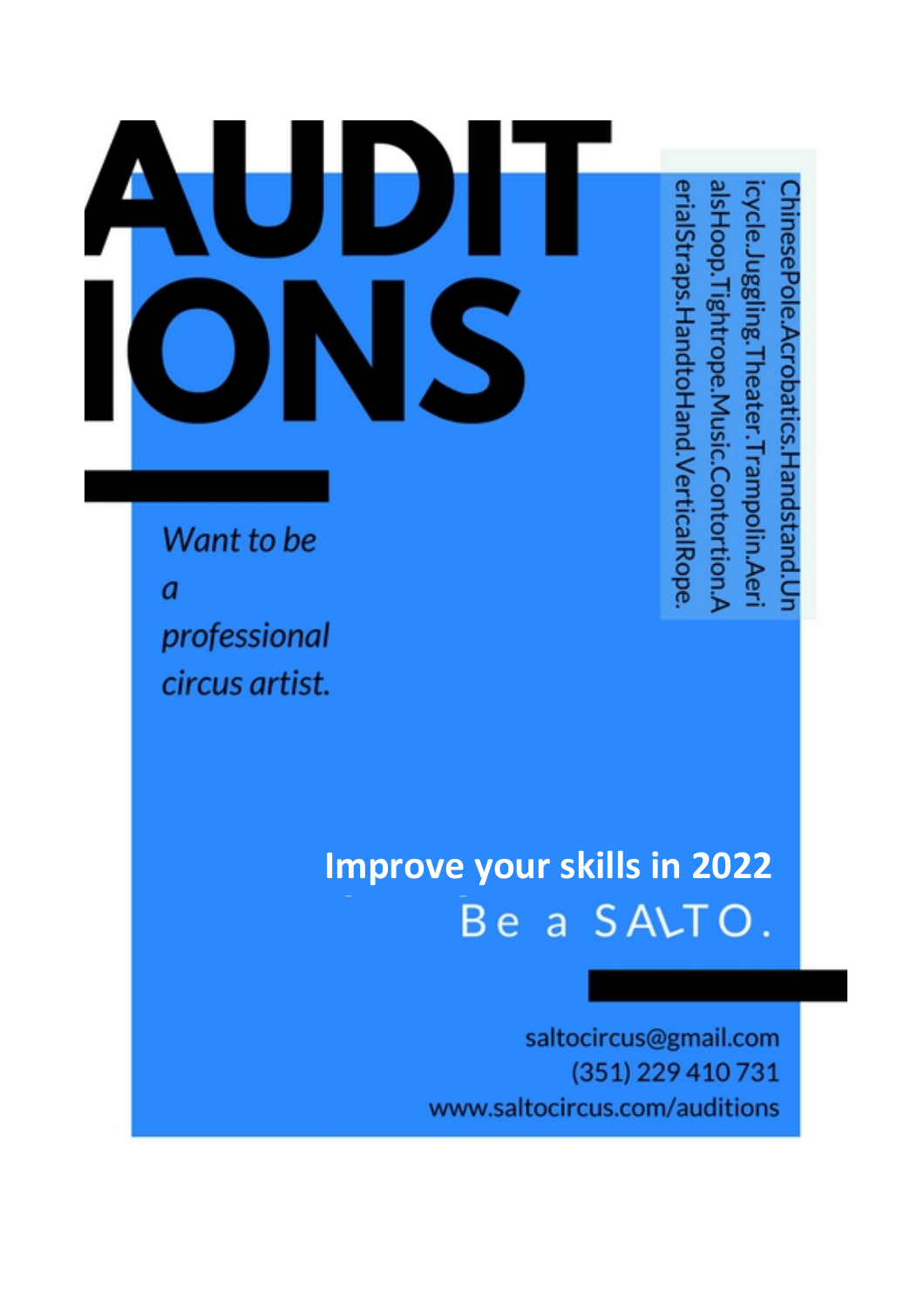

#### **SALTO invites all interested parties to participate in auditions for the circus arts course that begins in September 2022**

Online Auditions allows all candidates from all over the globe to try to become a SALTO student without any restrictions. It's a strong statement that we decide to do! So, we decide to adapt the Physical, Technical and Artistic tests that are part of the auditions in order to facilitate the composition of the videos to be sent by the candidates and create an equal platform for all.

In this way we reformulate not only the exercises and tests requested ,but also the documents that are necessary to send.

# **AUDITION TESTS**

#### **Minimum requirements:**

- 1- Age over 18, or complete by 31 December of the initial academic year.
- 2- Register for the General Access Test.





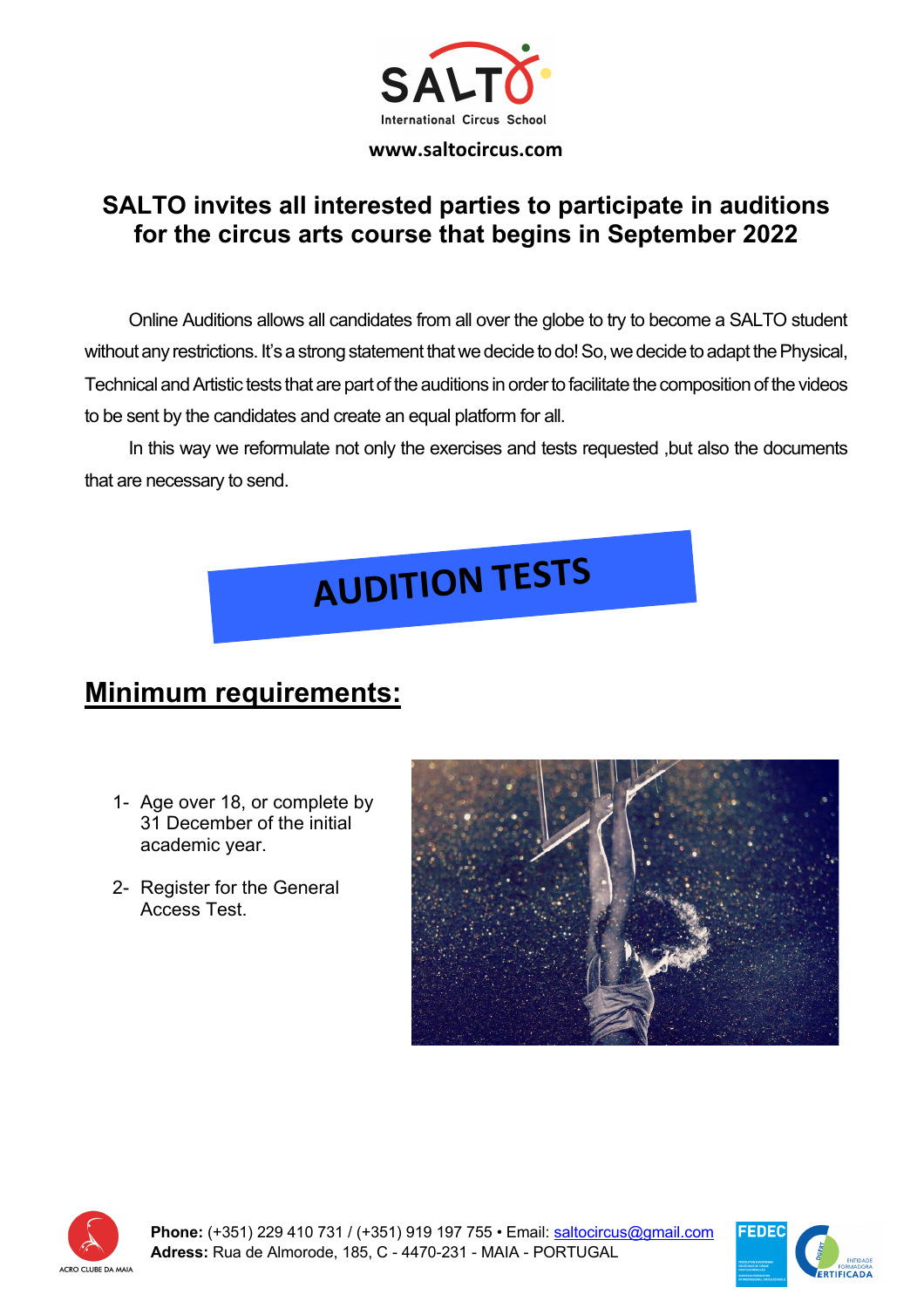

#### **Admission Exam:**

#### • **PHYSICAL COMPONENT**

#### **FORCE**

|             | Higher                                     | <b>Medial</b>                                                    | <b>Bottom</b>                        |
|-------------|--------------------------------------------|------------------------------------------------------------------|--------------------------------------|
|             | Deep-Push Up<br>In Chairs<br>(repetitions) | Sit-ups with legs<br>stretched out on the<br>floor (repetitions) | Vertical impulse<br>without run (cm) |
| Female      | $> 10 - 5$ points                          | $> 15 - 5$ points                                                | $> 40 - 5$ points                    |
|             | 8-10 - 4 points                            | 13-15 - 4 points                                                 | 34-40 - 4 points                     |
|             | $5-7 - 3$ points                           | 10-12 - 3 points                                                 | 26-33 - 3 points                     |
|             | $3-4 - 2$ points                           | $7-9 - 2$ points                                                 | $21-25-2$ points                     |
|             | $1-2 - 1$ points                           | $3-6 - 1$ points                                                 | 15-20-1 points                       |
|             | $<$ 1 - 0 Points                           | $3 - 0$ Points                                                   | $<$ 15 - 0 Points                    |
| <b>Male</b> | $> 20 - 5$ points                          | $> 15 - 5$ points                                                | $> 40 - 5$ points                    |
|             | 17-20 - 4 points                           | 13-15 - 4 points                                                 | 34-40 - 4 points                     |
|             | 13-16 - 3 points                           | 10-12 - 3 points                                                 | 26-33 - 3 points                     |
|             | 8-12 - 2 points                            | 7-9 - 2 points                                                   | 21-25-2 points                       |
|             | 5-7 - 1 points                             | 3-6 - 1 points                                                   | 15-20-1 points                       |
|             | $< 5 - 0$ Points                           | $3 - 0$ Points                                                   | $<$ 15 - 0 Points                    |

#### **FLEXIBILITY**

|                                  | <b>Frontal split</b>                                                                                                                     | <b>Frontal torso</b><br>flection                                                                                                                            | <b>Shoulders</b>                                                              |
|----------------------------------|------------------------------------------------------------------------------------------------------------------------------------------|-------------------------------------------------------------------------------------------------------------------------------------------------------------|-------------------------------------------------------------------------------|
|                                  | Distance from pelvis to<br>floor                                                                                                         | Sit & Reach                                                                                                                                                 | Rear shift                                                                    |
| <b>Female and</b><br><b>Male</b> | Below Horizontal - 5<br>points<br>Horizontal - 3 points<br>Just above Horizontal - 1<br>points<br>Far above the Horizontal<br>- 0 Points | After the feet and<br>chest on the knees - 5<br>points<br>After the feet - 3<br>points<br>Touch the feet - 1<br>points<br>Does not reach feet -<br>0 Points | $130^{\circ}$ - 5 points<br>$110^{\circ}$ - 3 points<br>$90^{\circ}$ 1 points |



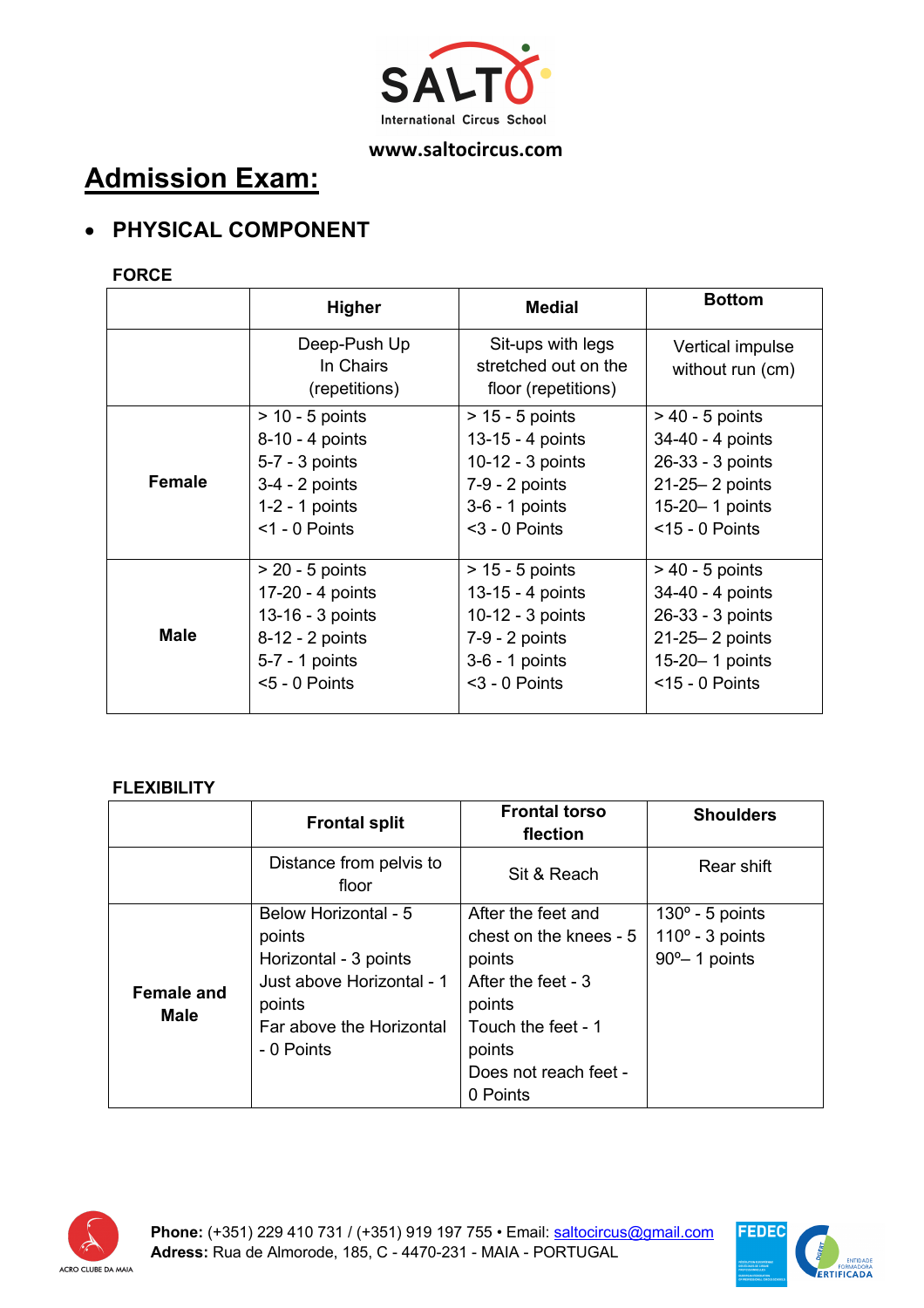

#### • **TECHNICAL COMPONENT**

| <b>FLOOR</b><br><b>ACROBACY</b> | <b>Head Stand</b> | Cartwheel | Hand stand from<br>Standing |
|---------------------------------|-------------------|-----------|-----------------------------|
| <b>JUGGLING</b>                 | 3 Ball Cascade    |           |                             |

#### **3- ARTISTIC COMPONENT**

| <b>DANCE</b>                                              | - Personal choreography between 30 seconds and 1 minute of any<br>style.                                                                                                                                                                                                                                                            |
|-----------------------------------------------------------|-------------------------------------------------------------------------------------------------------------------------------------------------------------------------------------------------------------------------------------------------------------------------------------------------------------------------------------|
| <b>THEATER</b>                                            | - Personal presentation between 30 seconds and 1 minutes with or<br>without words.                                                                                                                                                                                                                                                  |
| <b>PERSONAL</b><br><b>ARTISTIC</b><br><b>PRESENTATION</b> | - Personal Artistic Presentation. The artistic presentations may have<br>been previously recorded in a context other than that of the audition.<br>They must be as recent as possible.<br>In case the candidate does not have any presentation to present, he<br>must inform the school. The lack of this proof is not eliminatory. |

#### **4- PERSONAL COMPOMENT**

| <b>INTERVIEW</b> | Personal interview by video conference. |
|------------------|-----------------------------------------|
|                  |                                         |



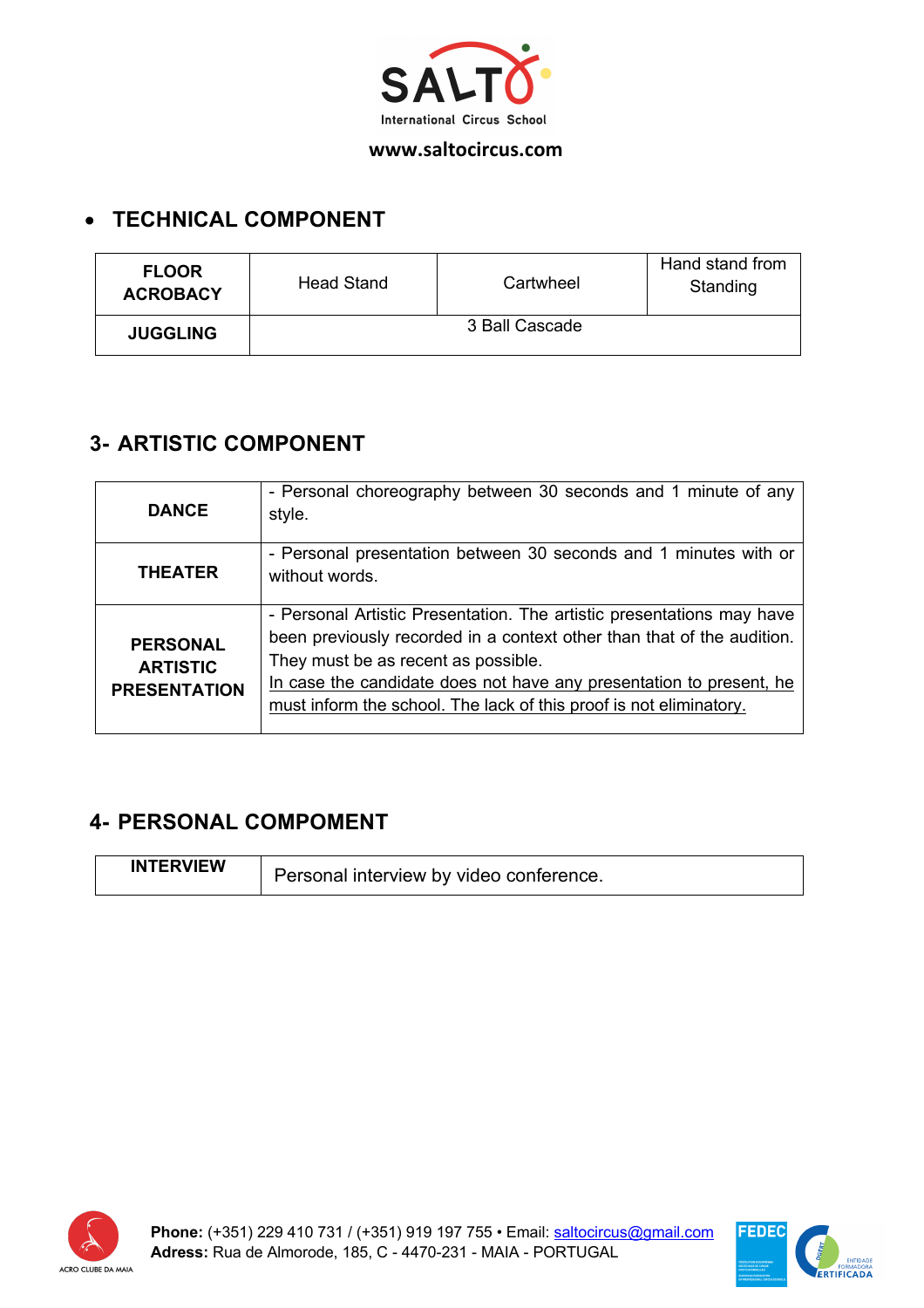

#### **Construction of the application:**

Applicants must send to email saltocircus@gmail.com the following documents and videos:

- **1-** Fill in Online form: www.saltocircus.com/auditions
- **2-** Pay the registration fee for the audition € 50.00. Payment can be made in the following methods:
	- o Bank transfer to: IBAN: PT50 0045 1441402878111312 9 / SWIFT: CCCMPTPL
	- o PAYPAL for: saltocircus@gmail.com
	- o International Transfer (Money Gram or Western Union) on behalf of: João Tiago Almeida Garrett de Sampaio Maia.

In all cases, proof of payment must be sent to saltocircus@gmail.com.

- **3-** Send the following photos:
	- o Photo 1 Face.
	- o Photo 2 Full body front.
	- o Photo 3 Full body profile.
- **4-** Send the following videos:
	- o Video 1 Physical test.
	- o Video 2 Technical test.
	- o Video 3 Dance test.
	- o Video 4 Theater test.
	- o Video 5 Personal Presentation (Circus Act).
	- o Video 6 Extra Information (Not Required).
- **5-** Send statement of authorization to a minor (if the applicant is a minor)

#### **WE MUST RECEIVE:**

- 1 Online Form
- 1 Proof of Payment
- 3 Photos
- 4, 5 or 6 Videos

#### **YOU CAN SEE THE HELP VIDEO AT:** https://youtu.be/pyKQkzvD2sM